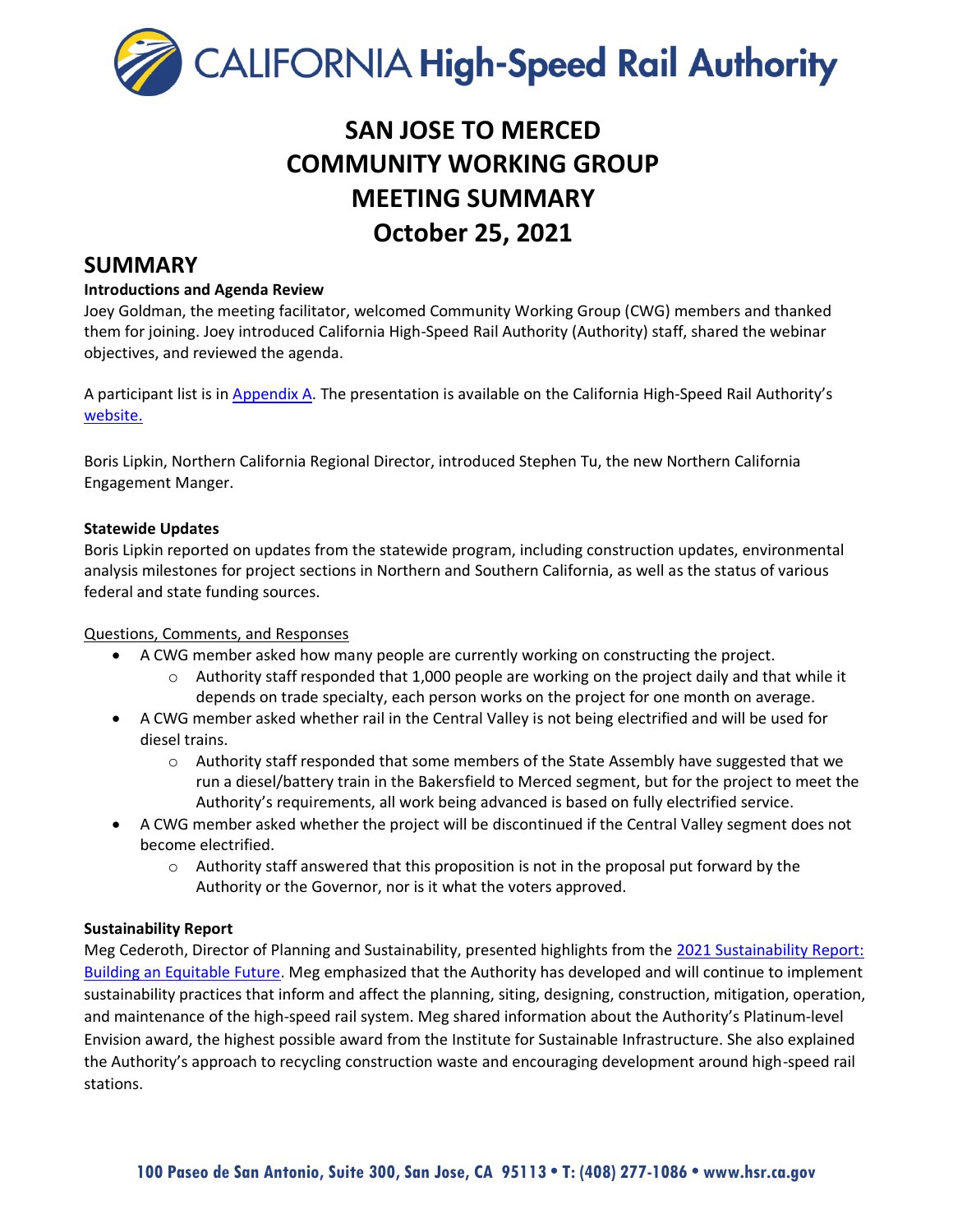Meg shared a summary of the California High-Speed Rail [2021 Climate Adaptation Plan.](https://hsr.ca.gov/wp-content/uploads/2021/05/CHSR-Climate-Adaptation-Plan_ExecutiveSummary_FINAL-ADA_5-21-21.pdf)

Questions, Comments, and Responses

- A CWG member asked whether the Authority would employ battery storage companies owned by those not supporting state projects, like Elon Musk.
	- $\circ$  Authority staff responded that there is an opportunity to flex the scale of the project to meet multiple priorities and values including companies with solid supply chains that avoid environmental harm, recycling vendors, and lifecycle processes that ensure reuse. While the project is not yet in the procurement stage, it will prioritize sustainable practices.
- A CWG member asked whether the project would allow advertising on trains or at stations.
	- $\circ$  Authority staff responded that the train operator will help with advertising decisions on trains and at stations if there are any.
- A CWG member asked for the project team to comment on the relationship between Salesforce Station and Link21 and whether Salesforce Transit Center will prevent consideration of a new Link21 Transbay tube.
	- o Authority staff answered that Salesforce Transit Center is a station in San Francisco that connects will be connected to the existing Caltrain corridor. While Link21 is looking at the addition of another Transbay rail crossing that may connect to the transit center or to another transit hub, the design of the Salesforce Transit Center will not prevent consideration of new Transbay tube as a part of the Link21 project.
- A CWG member asked whether the project will be powered by the PG&E grid, and if so, how the Authority would ensure the sustainable sourcing of power during outrages.
	- $\circ$  Authority staff responded that the project would be integrated with the PG&E grid and that power purchase agreements toward renewable energy are being made with the power providers. There will be connections in multiple locations to maintain power to ensure resiliency and redundancy in the system. The Authority is looking to use purchased land in the Central Valley for solar development and battery storage to reduce power load, operating costs, and ensure reliability during outages.
- A CWG member asked if there will there be a dedicated solar field for powering trains.
	- $\circ$  Authority staff answered that there are opportunities for solar field incorporation that are being considered.
- A CWG member asked whether there will be solar panels on the trains to ensure life support and cooling capacity.
	- o Authority staff responded that backup power will be provided from the overhead catenary and other auxiliary reserves.

#### **Northern California Updates**

Morgan Galli, Northern California Deputy Regional Director, and Rachel Bickert, Northern California Outreach Specialist, presented the Northern California update.

Rachel Bickert reviewed where the San Jose to Merced Project Section is in the environmental process, shared an overview of the public comment period for the Revised /Supplemental Draft Environmental Impact Report/Environmental Impact Statement (EIR/EIS) and reported on recent in-person outreach events.

Morgan Galli explained the steps leading up to the release of the Final EIR/EIS and the Authority Board meeting where the Board will consider approving the Final EIR/EIS and Record of Decision (ROD). Morgan also described what activities will take place after completion of environmental clearance, including the changing nature of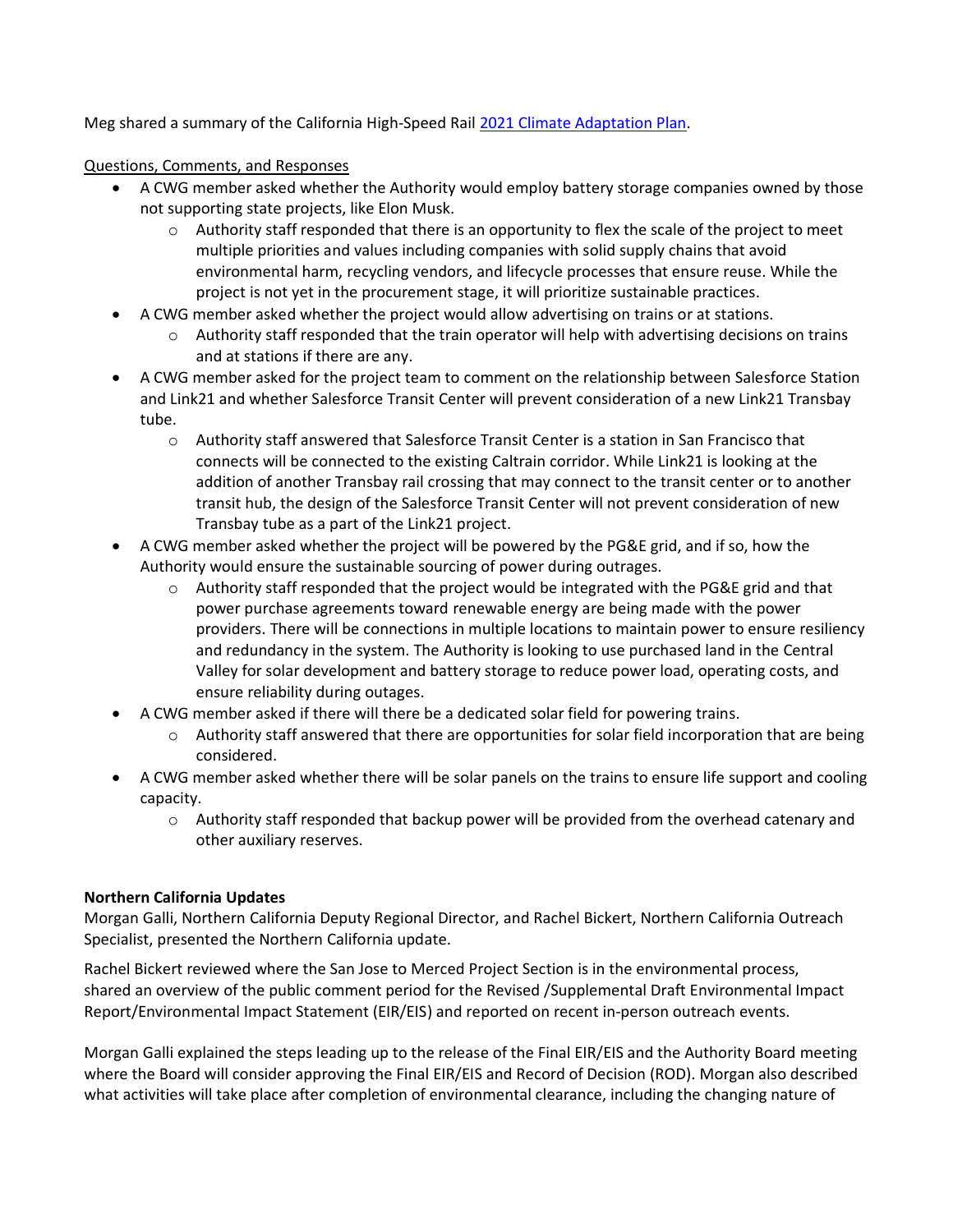stakeholder engagement post-Record of Decision (ROD), and transition away from the CWG format to other outreach opportunities.

#### Questions, Comments, and Responses

- A CWG member suggested a panel should be established for people to interface with project managers to ensure that community-level problems from the project don't escalate further.
- A CWG member asked how the public will be participating in design concept decisions and expressed interest in incorporating design elements like murals and cement touches on sound walls and pillars.
	- $\circ$  Authority staff responded that meetings with communities on design details have not been planned yet. As the project nears that stage in the process, the Authority intends to collaborate with local communities on these details.
- A CWG member asked whether the Authority is involved with connecting the current Caltrain terminus at 4<sup>th</sup> and King with the Transbay Terminal in Downtown San Francisco, and what the cost will be.
	- $\circ$  Authority staff responded that the Downtown Extension Project (DTX) has been environmentally cleared and the Transbay Joint Powers Authority is pursuing funds to advance the design. The initial estimate was approximately \$4 billion, but the new estimate will likely be higher.
- A CWG member asked whether Alternative 4 is still the Authority's preferred alignment and whether that is subject to change.
	- $\circ$  Authority staff responded that Alternative 4, the extension of the blended system on Union Pacific Railroad (UPRR) and Caltrain Right-of-Way, is the preferred alternative in the Draft EIR/EIS. The Board will consider all alternatives when they decide whether to approve the project next year.

#### **Partner Update by Caltrain**

Casey Fromson, Director of Government and Community Affairs for Caltrain, provided an update on the Caltrain electrification project and its relationship to the California High-Speed Rail Project.

Questions, Comments, and Responses

- A CWG member asked whether a copy of the presentation will be sent to CWG members.
	- $\circ$  Authority staff answered that a slide deck would be distributed along with a meeting summary.
- A CWG member asked what the timeframe is for riding the new trains.
	- o Caltrain staff responded that trains will be in the testing phase in 2022, with full service arriving in 2024.
- A CWG member asked whether there any long-range plans to extend Caltrain service to Salinas or Monterey.
	- o Caltrain staff responded that there are no such plans at this time.
- A CWG member asked whether there will be new trains going from South San Jose to Gilroy and whether there is a chance for more connections in San Jose
	- $\circ$  Caltrain staff responded that there are currently three round trips on the southern section of the Caltrain corridor, and that they will introduce an additional trip in the next year. The hope is to provide five round trips based on current agreements in the near-term with a design for more service in the long term. Caltrain would like to provide service every 30 minutes but this needs to be worked through considering UPRR's ownership of the ROW. Caltrain is not currently considering additional stations in San Jose, as there is a VTA route along the corridor in San Jose to provide additional transit options.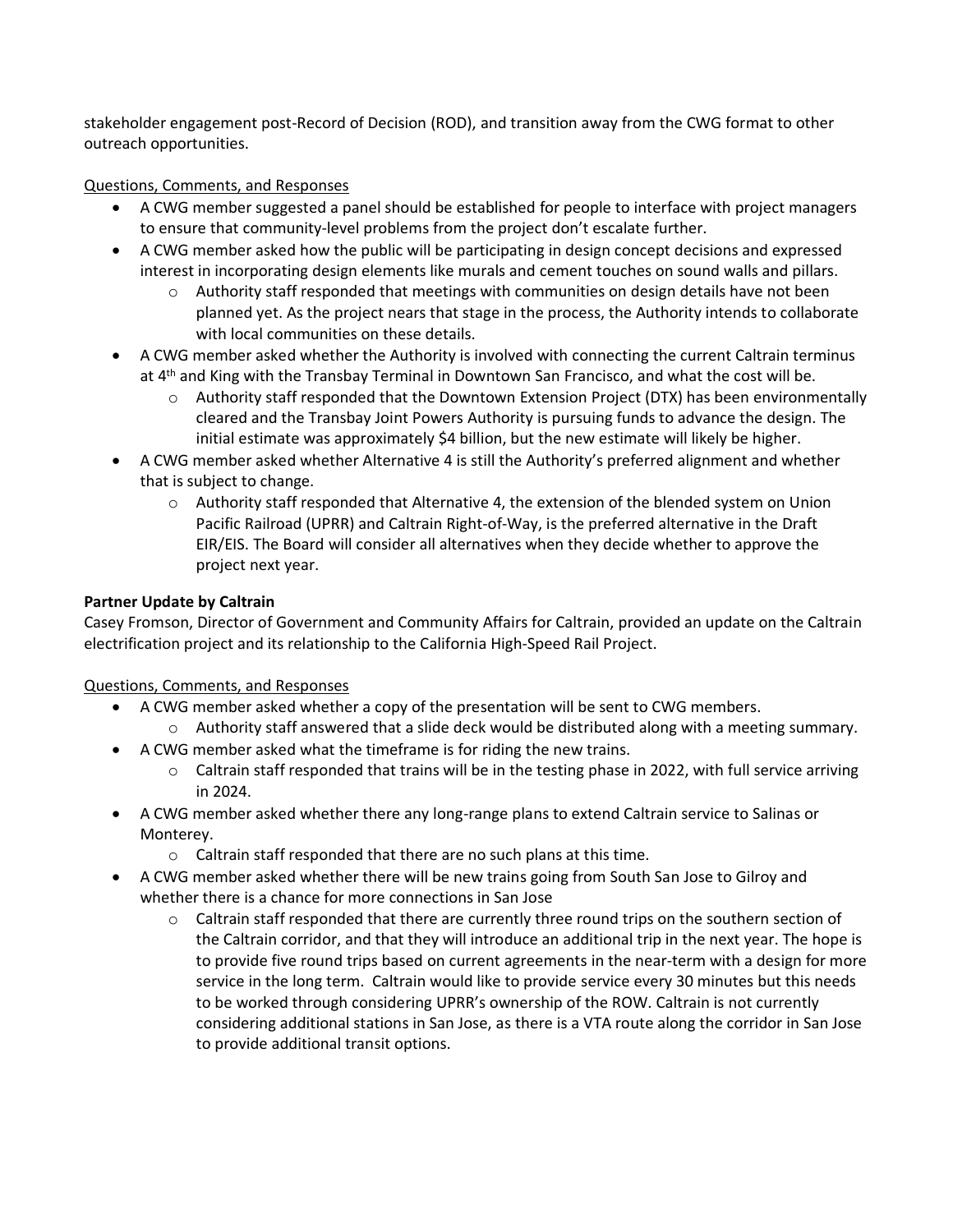#### **Public Comment**

- Mark Roest commented that his company, Sustainable Energy Inc., will be mass-producing high performance, clean batteries by 2024 that HSR could utilize. Roest also commented on structural geometry, performance concrete, and a range of other design and construction considerations for incorporation into the project. Roest concluded that the project needs a ribs-and-spine spatial arrangement, with bi-directional group rapid transit as ribs to reach other destinations. The ribs could be built in stacks to accommodate other transportation options will also containing a solar canopy.
- San Jose City Council District 4 representative Marlee Smith asked whether there is a plan for parking at the stations, as there is not currently sufficient parking or transit for last-mile stops. Will the Authority be leveraging partners like VTA? They also asked how HSR will respond to issues with subsidence within the Central Valley due to over pumping.
- Martin Sommer asked what the most effective way is to address a mistake that was made on some recent Caltrain electrification work.
- Amah Mutsun Land Trust President Valentin Lopez commented on ongoing tribal concerns with Alternative 4 and stated that given the reduction in the indigenous population, the Authority should ensure the memorialization of indigenous heritage through artwork and other design elements
	- $\circ$  Authority staff indicated that they would respond to Mr. Lopez's email that was received earlier on these issues.
- Jian Wang commented that they heard that the rail will be built above Highway 101 when running through Morgan Hill. They asked whether this is correct, and if not, where the rail will travel.